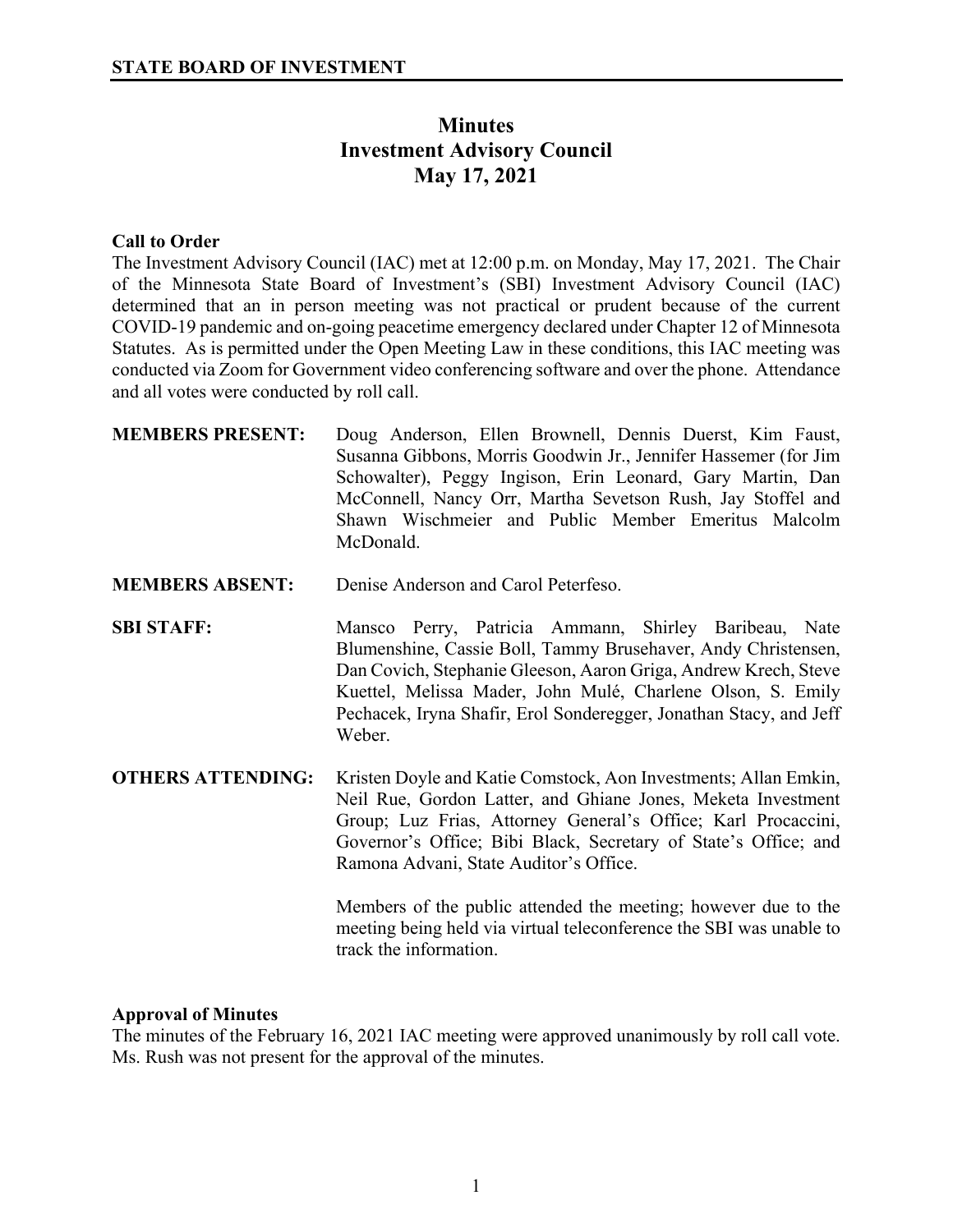### **Introductions**

Mr. Perry asked Mr. Sonderegger to introduce the two recent SBI staff hires. Mr. Sonderegger stated that Dan Covich and Emily Pechacek, Investment Officers, joined the Public Markets Team to provide additional coverage to the various manager and asset classes so that the entire team can focus on additional research projects. Mr. Perry also asked Mr. Emkin to introduce the newest member of the Meketa Team, Ms. Ghiane Jones. Ms. Jones, who has been in the industry for 14 years, and stated she has been with the firm for four years and is a Managing Principal based in the Chicago Office.

### **Executive Director's Report**

Mr. Perry, Executive Director, referred members to the March 31, 2021 Performance Summary provided in Tab A of the meeting materials. Mr. Perry stated that as of March 31, 2021, the SBI was responsible for over \$116.9 billion of assets and that the Combined Funds represent \$84 billion of those assets. Mr. Perry reported that the Combined Funds met its long-term objectives by outperforming its Composite Index over the ten-year period ending March 31, 2021 (Combined Funds 9.8% vs. Combined Fund Composite Index 9.5%) and providing a real rate of return above inflation over the latest 20 year time-period (Combined Funds 7.9% vs CPI-U 2.1%). The Combined Funds also exceeded the composite index for all time-periods reported (Combined Funds returned 3.8% vs. Combined Funds-Composite Index 3.4% for the quarter and returned 35.7% vs. Combined Funds-Composite Index 33.6% for the year).

Mr. Perry noted that the Combined Funds actual asset mix is in-line with the asset allocation targets. He continued that the Strategic Allocation Category Framework is roughly in-line with targets and that the Volatility Equivalent Benchmark shows that the portfolio added value for all time-periods. Mr. Perry noted that the remainder of the section has various pages from TUCs, which provide a comparison of the Combined Funds performance and asset allocation to various institutional investor groups.

# **Executive Director's Administrative Report**

Mr. Perry referred members to Tab B of the meeting materials for the Administrative Report. He commented that the Administrative Budget continues to be under budget for the fiscal year and there continues to be no travel during the quarter. Mr. Perry also noted that today is the last day of the regular legislative session and there is little to note on the SBI legislative tracker that is included in the meeting material. He stated that the remainder of the Administrative Report has the Iran and Sudan updates and that there was no litigation against the SBI.

### **Private Markets Report**

Mr. Perry asked Mr. Krech to provide a summary of the discussions the private markets team has with private market firms with regard to Environmental, Social and Governance (ESG) and Diversity, Equity and Inclusion (DEI). Mr. Krech began with the five firms that staff is asking the IAC to endorse for an investment: Blackstone, KKR, TPG, Carlyle and Brookfield. He stated that all of these firms are similar in that they operate on a global basis, employ a large pool of people, have different investment teams for each strategy, and have a client base made up of institutional investors similar to the SBI's size. Mr. Krech noted that these firms have integrated ESG considerations into their investment processes and in their investment memos. Specific to DEI, the firms are all getting similar messages from their clients to identify opportunities where they can make improvements with respect to recruitment, hiring, retention, promotion, and to create a workplace environment that sets people up to succeed from a variety of different backgrounds.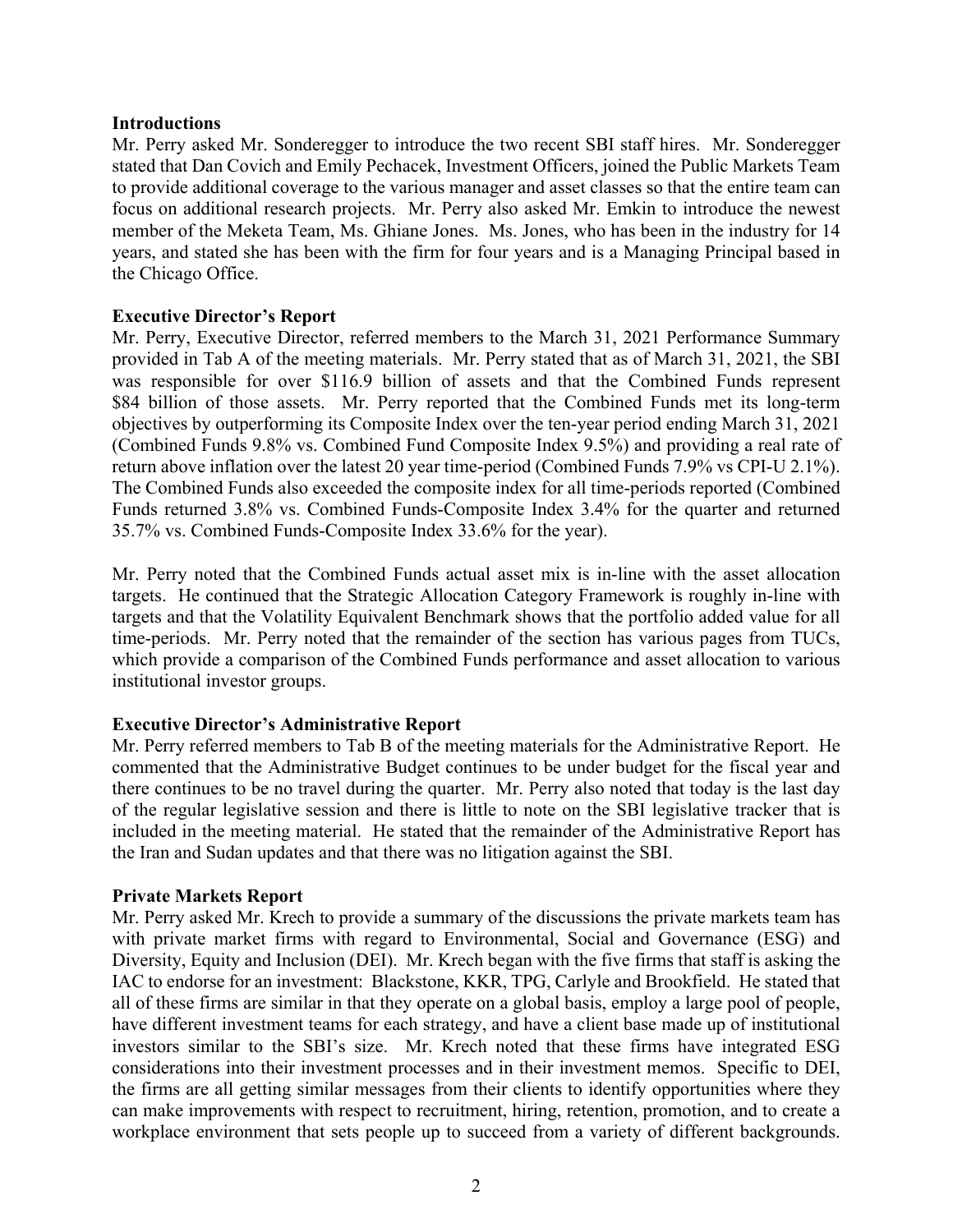Beyond their own organizations, these firms are also thoughtful in how they interact with the portfolio companies they own.

The private markets team is seeing some significant progress with DEI in the private market firms, primarily at the junior level of the organization and certainly at the associate level. While there is some change happening to recruit and hire diverse professionals in their early to mid-career, there tends to be less change at the senior level given the fewer positions and lower turnover and may take longer to see some change. Another observation is how to measure progress based on the different structures and investment teams of a larger organization. The broader organization that has productive policies and procedure may not appear as though they are progressing in their efforts if the firm has small investment teams with size constraints and low turnover.

Mr. Perry noted the additional resources available to staff in its ESG and DEI efforts with the hiring of Albourne as the Private Markets Consultant.

Mr. Perry also informed members that Nate Blumenshine, Investment Officer on the private markets team will transition his responsibilities to ESG and shareholder engagement activity, some of which he has been doing for the past couple years. In this new role, Nate will engage with some of the SBI's partners and work with the SBI's investment teams to do some in-depth engagement with the SBI's general partners and investment managers.

Mr. Perry and Mr. Blumenshine responded to Mr. Goodwin's question on what empirical evidence they have seen as to whether ESG ratings or a DEI focus has positive or negative impact on longterm outcomes. The evidence they have seen is at the company level mostly and that diversity does drive improved financial performance.

Mr. Perry asked Mr. Krech to review the private markets investment funds listed in Tab D. Mr. Krech stated that Staff is recommending the following six investment funds with existing private markets managers for investment: Blackstone Capital Partners Asia II (Private Equity), KKR MN Partnership (Private Equity), TPG Growth V (Private Equity), TPG Tech Adjacencies II (Private Equity), Carlyle Realty Partners IX (Real Estate), and Brookfield Strategic Real Estate Partners IV (Real Estate). Mr. Krech, and Mr. Stacy responded to questions regarding the size of the commitments, personnel changes at a firm, return expectations, real estate environment, and the process for evaluating the co-investment opportunities. With regard to the co-investment fund, Mr. Krech explained that KKR will retain discretion to effectively invest the capital based on general guidelines established by the SBI to ensure diversification.After discussion, a motion was made that the IAC endorse the six private markets investments. The motion was seconded and approved by roll call vote.

### **Report from the SBI Administrative Committee**

Mr. Perry referred members to the Report from the SBI's Administrative Committee in Tab C of the meeting materials. Mr. Perry asked for the IAC's endorsement after a review of the items listed in the Executive Director's annual work plan and budget. A motion was made that the IAC endorse the Executive Director's Management and Budget Plan for the 2022 Fiscal Year. The motion was seconded and approved by roll call vote.